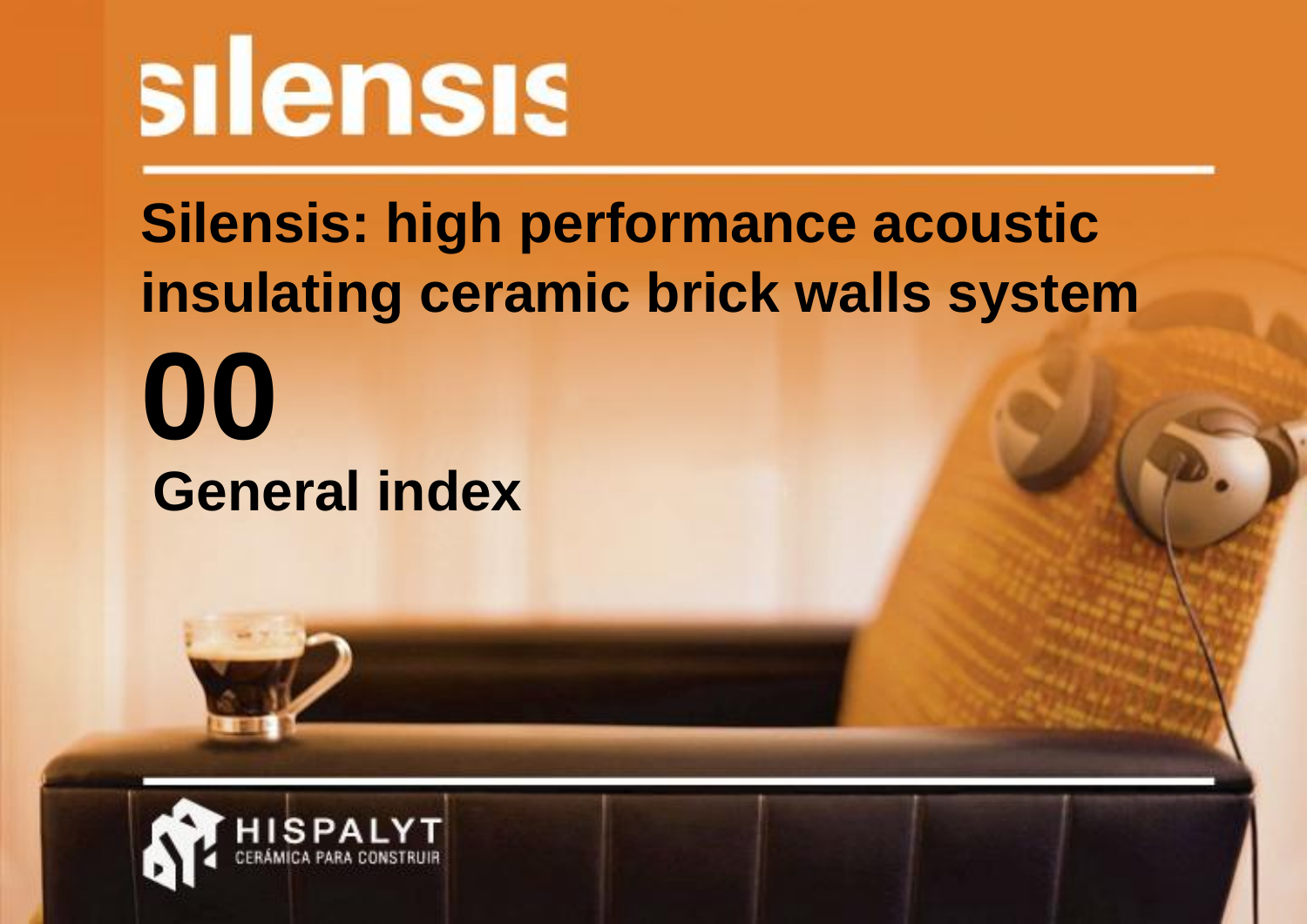# **General index**

#### **01 CTE DB HR: New acoustic building regulations**

- 01.1 Higher standards of acoustic insulation
- 01.2 Influential factors
	- A. Party wall acoustic insulation
	- B. Geometry of the enclosures
	- C. Acoustic performance of the elements
	- D. Constructive elements' joints design
	- E. Correct execution
- 01.3 Conclusions

**02 Silensis: High performance acoustic insulating ceramic brick walls system. Acoustic performance and compliance with sound insulation requirements.**

02.1 Types of Silensis solutions

- 02.2 Acoustic insulation (DB HR)
	- A. Laboratory-tested acoustic insulation. Laboratory measurement of sound insulation.
	- B. Acoustic insulation in buildings. Buildings sound insulation measurement.
- 02.3 Stability (DB SE-F). Safety in use test and calculation.
- 02.4 Fire resistance (DB SI). Laboratory measurement.
- 02.5 Thermal insulation (DB HE 1). Calculation.
- 02.6 Similar experience in other countries.
- 02.7 Conclusions.

**03 Acoustic design according to the DB HR of the CTE (Technical Building Code). Design tools developed by Hispalyt**

03.1 Knowledge of elements' insulation.

03.2 Acoustic design tools

- A. Simplified option included in the DB HR of the CTE
- B. General option included in the DB HR of the CTE. Acoustic calculation software of the DB HR.
- C. Design tools developed by Hispalyt: *"Herramienta Silensis"* ("Silensis tool") and *"Catálogo de soluciones cerámicas para el cumplimiento del CTE"* ("Ceramic solutions catalogue for compliance with the CTE") (View section 0.4)
- D. Types of unions between constructive elements
- E. Silensis construction details
- 03.4 Examples of acoustic design in dwellings
- 03.5 Silensis acoustic design training

HISPALYT